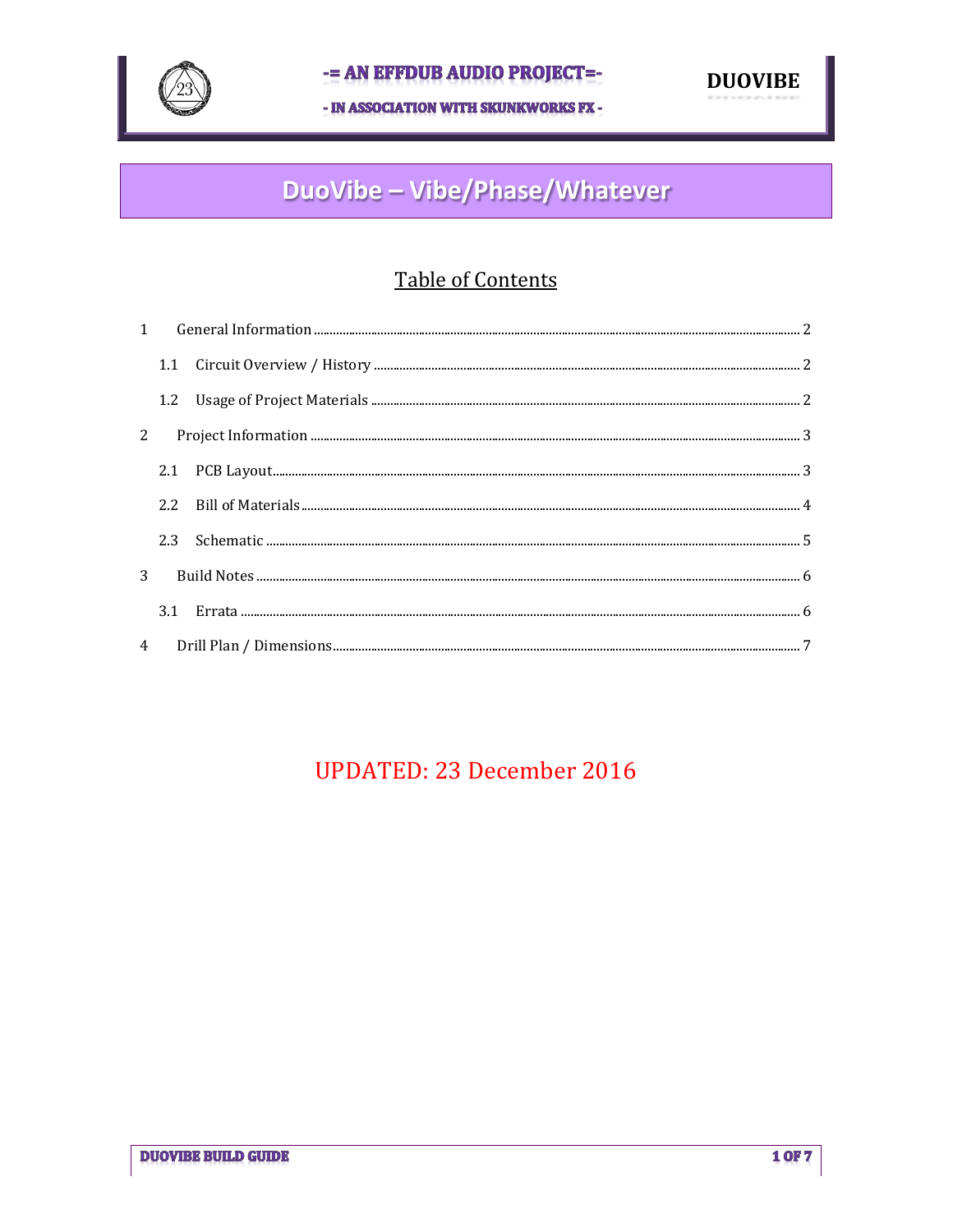

# **1 General Information**

### **1.1 Circuit Overview / History**

The DuoVibe is yet another expansion on Tim Escobedo's "Wobbletron" circuit snippet first published in 2005. I (culturejam) have done several circuit iterations on this cool little building block snippet (which is also very similar to the basic phase shift stage in a Univibe), and I feel that this one is a nice compromise between super-complexity and functionality.

The DuoVibe is a two-stage optical vibe circuit than can also cop subtle phaser tones. The LFO is modified from the Shoot the Moon tremolo (itself derivative of the Tremulus Lune) and is capable of triangle wave and near-square wave output. The pitch bend in Vibe mode is discernible but not capable of "seasick" wobble. With the depth cranked, you can think of it as a sort of "tremolo with funk going on" kind of thing.

There is a Vibe/Phase Mode switch, the name of which indicates its function and purpose. This switch simply toggles a feedback filtering cap value, but is useful despite the simplicity. See the mods section below for more detail.

### **1.2 Usage of Project Materials**

The circuit, name of the project, and the project PCB can all be used for any purpose. That includes commercialization though the sale of completed pedals, populated PCBs, kits of parts, reselling un-populated PCBs at a profit, or anything else you greedy would-be bourgeois pigs can dream up to make a quick buck. Knock yourself out.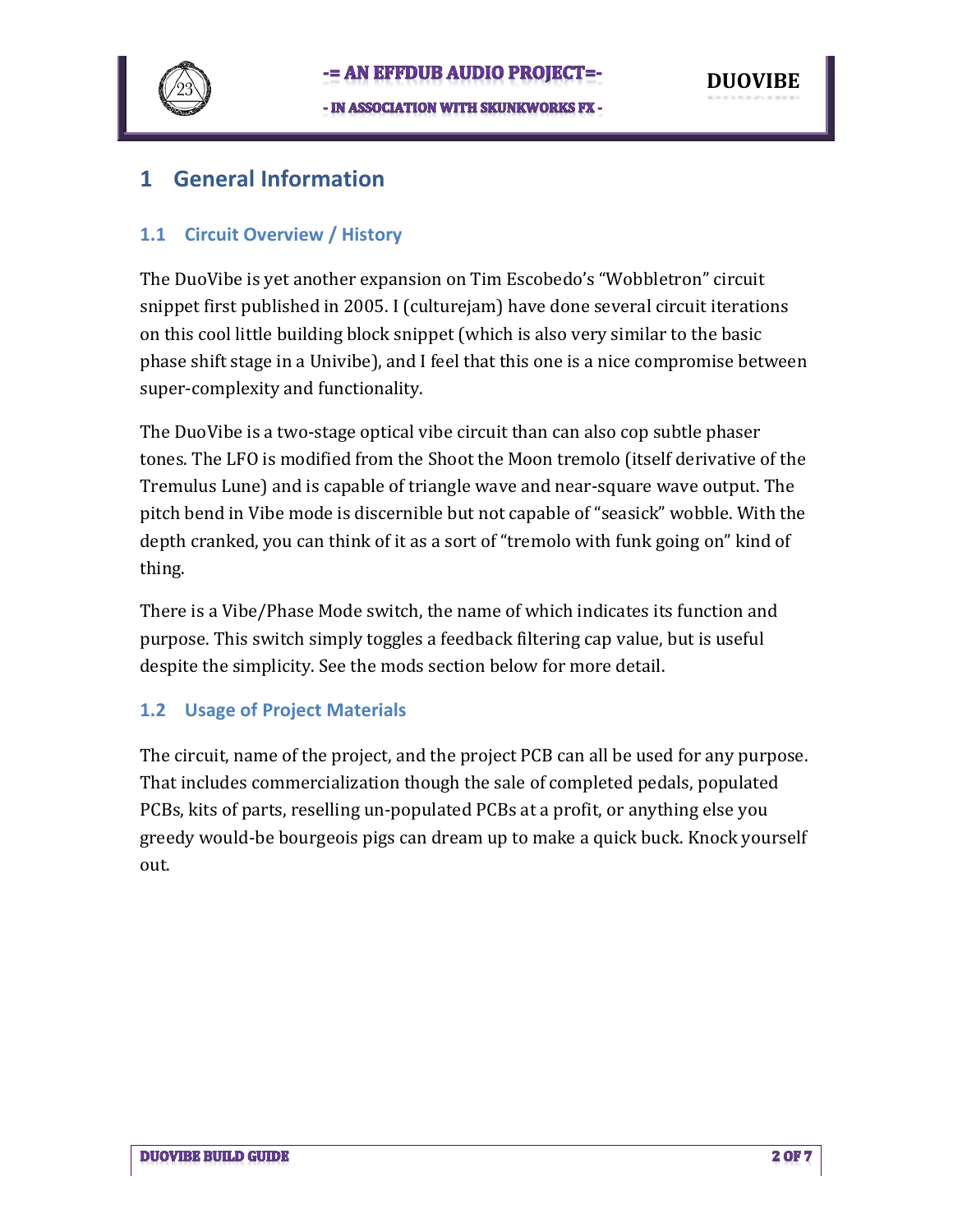

# **2 Project Information**

### **2.1 PCB Layout**

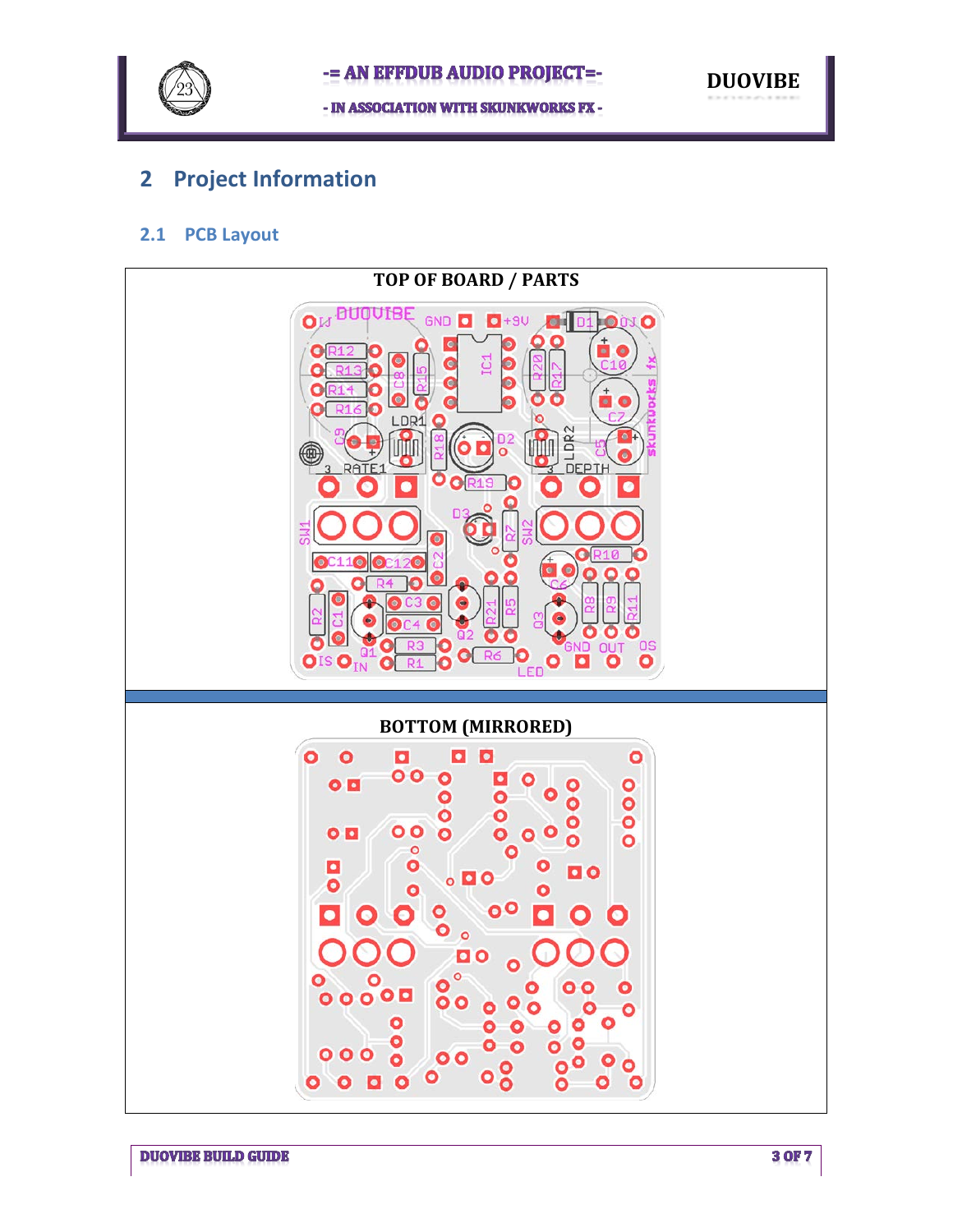

- IN ASSOCIATION WITH SKUNKWORKS FX -



#### **2.2 Bill of Materials**

| Part             | Value            | Package                    | Mouser#                        |
|------------------|------------------|----------------------------|--------------------------------|
| R <sub>1</sub>   | 1M               | $1/4$ -watt                | 291-1M-RC                      |
| R <sub>2</sub>   | 2M2              | $1/4$ -watt                | 291-2.2M-RC                    |
| R <sub>3</sub>   | <b>10K</b>       | $1/4$ -watt                | 271-10K-RC                     |
| R <sub>4</sub>   | 10K              | $1/4$ -watt                | 271-10K-RC                     |
| R <sub>5</sub>   | 2M2              | $1/4$ -watt                | 291-2.2M-RC                    |
| R <sub>6</sub>   | 10K              | $1/4$ -watt                | 271-10K-RC                     |
| R7               | 10K              | $1/4$ -watt                | 271-10K-RC                     |
| R <sub>8</sub>   | 1M               | $1/4$ -watt                | 291-1M-RC                      |
| R <sub>9</sub>   | 1M               | $1/4$ -watt                | 291-1M-RC                      |
| R <sub>10</sub>  | 3K <sub>3</sub>  | $1/4$ -watt                | 291-3.3K-RC                    |
| R <sub>11</sub>  | 1M               | $1/4$ -watt                | 291-1M-RC                      |
| R <sub>12</sub>  | 220K             | $1/4$ -watt                | 291-220K-RC                    |
| R <sub>13</sub>  | 220K             | $1/4$ -watt                | 291-220K-RC                    |
| R <sub>14</sub>  | 220K             | $1/4$ -watt                | 291-220K-RC                    |
| R <sub>15</sub>  | 220K             | $1/4$ -watt                | 291-220K-RC                    |
| R <sub>16</sub>  | 2K2              | $1/4$ -watt                | 291-2.2K-RC                    |
| <b>R17</b>       | 2K2              | $1/4$ -watt                | 291-2.2K-RC                    |
| <b>R18</b>       | 1K               | $1/4$ -watt                | 291-1K-RC                      |
| R <sub>19</sub>  | 1K               | $1/4$ -watt                | 291-1K-RC                      |
| <b>R20</b>       | 100R             | $1/4$ -watt                | 291-100-RC                     |
| R <sub>21</sub>  | <b>10K</b>       | $1/4$ -watt                | 271-10K-RC                     |
| C <sub>1</sub>   | 100 <sub>n</sub> | <b>Box Cap</b>             | R82DC3100AA50J                 |
| C <sub>2</sub>   | 22n              | <b>Box Cap</b>             | MMK5223K63J01L16.5TR18         |
| C <sub>3</sub>   | 100 <sub>n</sub> | <b>Box Cap</b>             | R82DC3100AA50J                 |
| C <sub>4</sub>   | 22n              | <b>Box Cap</b>             | MMK5223K63J01L16.5TR18         |
| C <sub>5</sub>   | 1u               | <b>Electrolytic Cap</b>    | 647-UVZ1H010MDD1TA             |
| C6               | 1 <sub>u</sub>   | <b>Electrolytic Cap</b>    | 647-UVZ1H010MDD1TA             |
| C7               | <b>100u</b>      | <b>Electrolytic Cap</b>    | 140-REA101M1EBK0611P           |
| C8               | 10n              | <b>Box Cap</b>             | MMK5103J63J01L16.5TR18         |
| C9               | 10u              | <b>Electrolytic Cap</b>    | 140-REA100M1EBK0511P           |
| C <sub>10</sub>  | <b>100u</b>      | <b>Electrolytic Cap</b>    | 140-REA101M1EBK0611P           |
| C <sub>11</sub>  | 3n3              | <b>Box Cap</b>             | MMK5332K63J01L16.5TR18         |
| C <sub>12</sub>  | 33n              | <b>Box Cap</b>             | MMK5333K63J01L16.5TR18         |
| D <sub>1</sub>   | 1N4001           | DO-41                      | 512-1N4001                     |
| D <sub>2</sub>   | <b>LED</b>       | 5MM / Diffused             | <b>WP7113GD</b>                |
| D <sub>3</sub>   | <b>LED</b>       | 3MM                        | <b>WP710A10ID5V</b>            |
| Q <sub>1</sub>   | 2N5089           | TO-92                      | 610-2N5089                     |
| Q2               | 2N5089           | TO-92                      | 610-2N5089                     |
| Q3               | 2N5089           | <b>TO-92</b>               | 610-2N5089                     |
| IC <sub>1</sub>  | <b>RC4558</b>    | DIP <sub>8</sub>           | 595-RC4558P                    |
| LDR1             | L<1K / D>1M      | 5MM                        | Smallbear: 2505 / Tayda A-1528 |
| LDR <sub>2</sub> | L < 1K / D > 1M  | 5MM                        | Smallbear: 2505 / Tayda A-1528 |
| Rate             | <b>C100K</b>     | 16MM Right Angle PCB Mount | Smallbear: 1011                |
| <b>Depth</b>     | B <sub>1</sub> K | 16MM Right Angle PCB Mount | Smallbear: 1011                |
| SW1 (Mode)       | <b>SPDT</b>      | <b>Solder Lug</b>          | Smallbear: 0218B               |
| SW2 (Wave)       | <b>SPDT</b>      | <b>Solder Lug</b>          | Smallbear: 0218B               |

#### **2.2.1 Parts Substitutions**

• Q1-Q3 can be a variety of part numbers. The most common subs: 2N5088, MPSA18. Other NPN transistors will likely work just fine. The board is laid out for C-B-E transistors in a TO-92 package.

• LDR1/2 should have an on (light) value of less than 1K, and an off (dark) value of greater than 1M.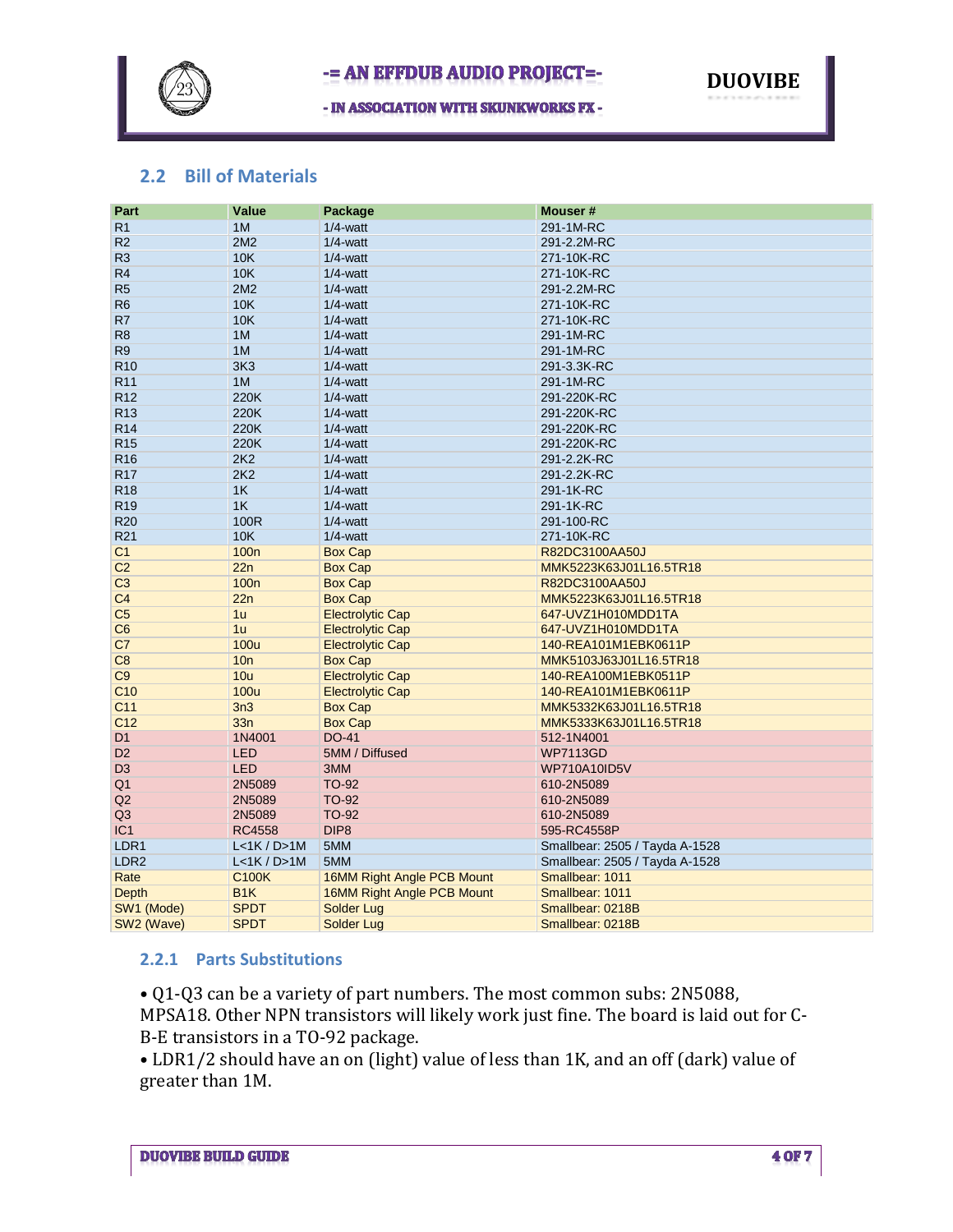

- IN ASSOCIATION WITH SKUNKWORKS FX -

### **2.3 Schematic**





**DUOVIBE**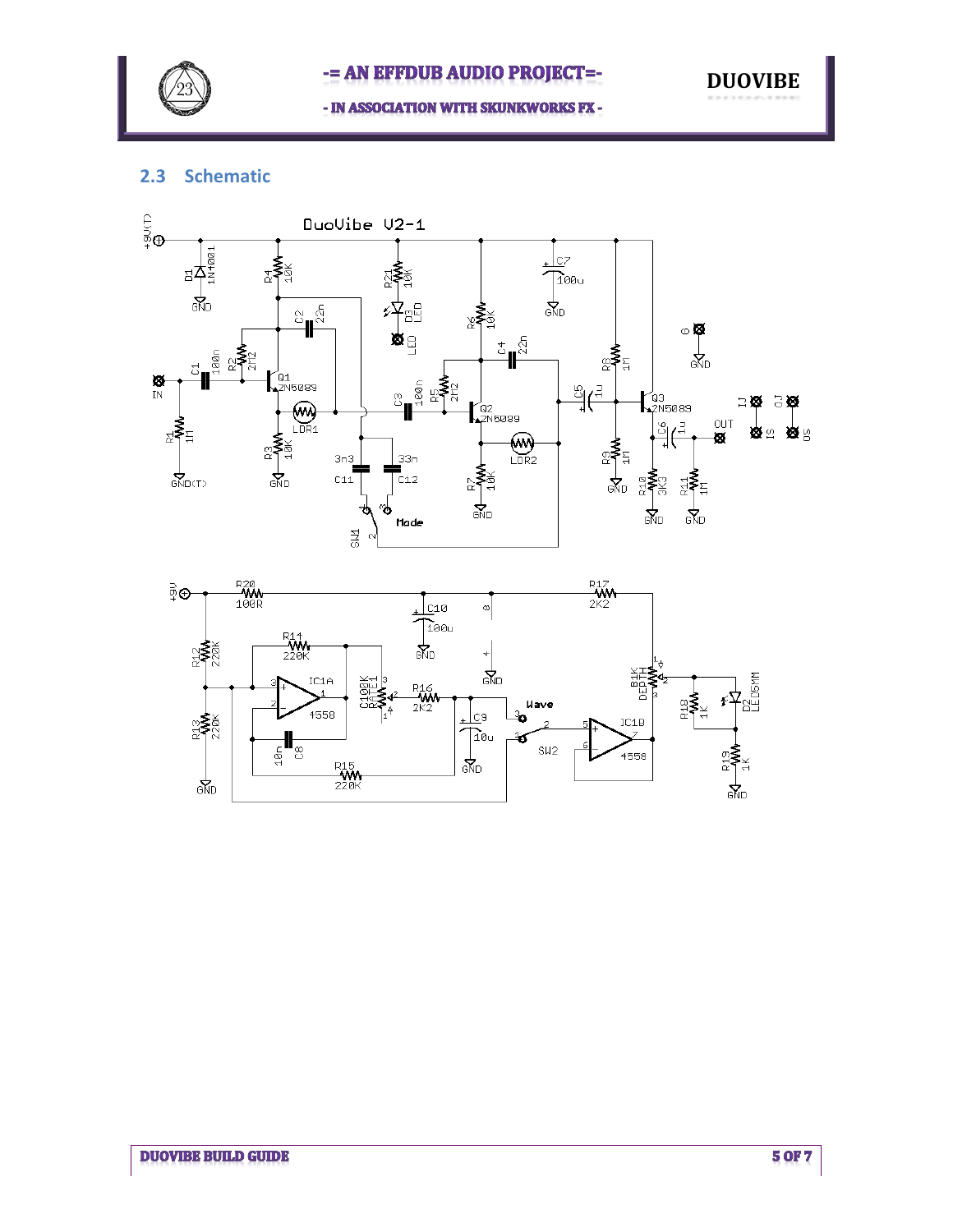

### **3 Build Notes**

• The PCB was designed with "top mounted" input and output jacks in mind. To the end, there are extra pads that run from the top of the PCB to the bottom.

Input Jack: The pad named "IJ" (at the top) connects to the tip lug of the **I**nput **J**ack. The pad named "IS" (at the bottom) connects to the "effect **I**n" lug on the **S**witch.

Output Jack: The pad named "OJ" (at the top) connects to the tip lug of the **O**utput **J**ack. The pad named "OS" (at the bottom) connects to the "effect **O**n" lug on the **S**witch.

• D3 is the bypass indicator LED. It is situated on the board to be exactly in between the two switches. You can board-mount the LED for ease of build, or you can put the bypass indicator LED elsewhere on the enclosure, in which case simple run the positive and negative lead wires back to the corresponding pads on the board for D<sub>1</sub>

• D2 is the LED that drives the LDRs (part of the LFO). Diffused LEDs seem to work best for smoother waveform sweeps, but water-clear LEDs can elicit more intense effects (at the cost of a somewhat lop-sided LFO sweep).

• The positioning of LDR1/2 relative to D2 affects the depth and frequency response of the vibe/phase tone. Leave some extra lead length on the LDRs and experiment with different distances to the LED, especially if you are use a water-clear LED for D2.

• C11 and C12 filter the feedback that helps make the pitch bend (vibe) or filter sweep (phase). Adjust these values to change the filter response of either or both mods. Socket the pads and go nuts.

### **3.1 Errata**

### **3.1.1 Bright Cap**

The stock circuit is a little darker than bypass. Add a 10n cap in parallel with R3 to resolve this issue, if desired. This can be soldered directly on the board, with no need for desoldering anything or cutting traces.